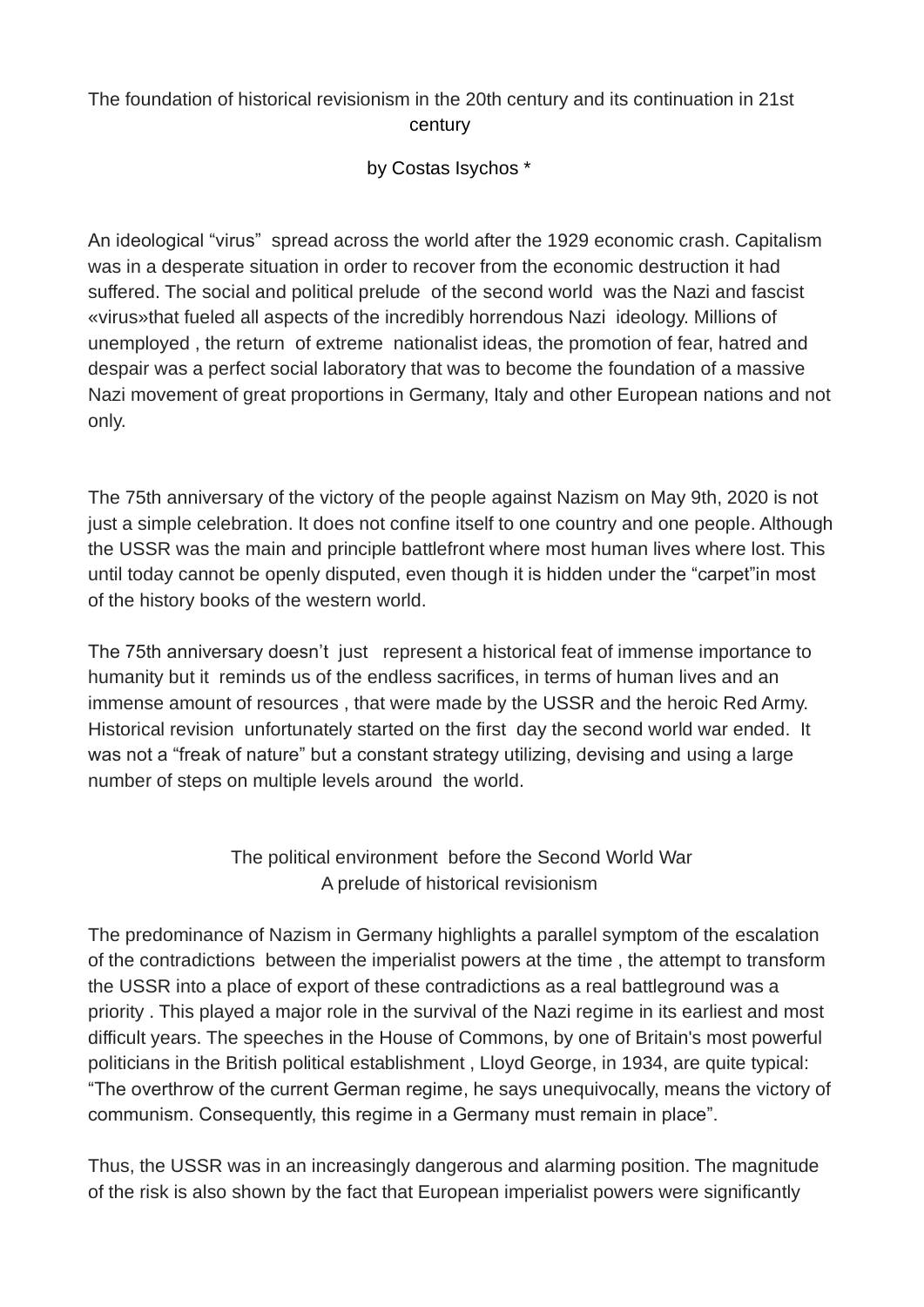superior (and in some respects, overwhelmingly) to the USSR in terms of industrial, military and economic standards. What relieved this momentary stress were mainly two factors:

a) For the attack against the USSR an immense preparation was required, which would take time.

b)Germany was asking for guarantees for such an action from the Western powers, which they could not give , because they were afraid of Nazi Germany actions after a possible success. In the Eastern front.

In the midst of this anxious tug of war, the question of "who and where will invade the USSR" ends up becoming the main question of war being prepared.

Thus, complete tolerance to Nazi Germany is the "most well hidden history" in most books of today.

Historical revisionism was now being fueled so as to become the major political and ideological revenge towards Russia after the fall of the USSR.

Τhe Nazi occupation on Europe , political and business accomplices and hidden facts, needed tools for today's historical revisionism .

It is useful to know that before the fall of Nazism, from 1940, 1941, great numbers of local elites in some occupied countries positioned themselves as " useful tools " to the occupational Nazi forces. In some European countries a number of Nazi collaborators became part of the post war political personnel, mostly under British and American tolerance. This important minority of of Nazi collaborators that outlived the war and were never apprehended or tried for their crimes occupied important positions in te post war period in all spheres of political, economic , social and cultural life.

American youth, a strong minority have an especially insatiable appetite for Nazi-themed books, films, television shows, documentaries, video games, and comic books today. Stories of the Second World War console us with memories of the days before Vietnam, Cambodia, and Iraq, when the United States was the world's "goodhearted"superpower, riding to the rescue of a Europe paralyzed by totalitarianism and appeasement. Yet an eerie continuity became visible in the postwar years, as German scientists were imported to America and began working for their former enemies; the resulting technologies of mass destruction exceeded Hitler's darkest imaginings. The Nazis idolized many aspects of American society: the cult of sport, Hollywood production values, the mythology of the frontier. From boyhood, Hitler devoured the Westerns of the popular German novelist Karl May.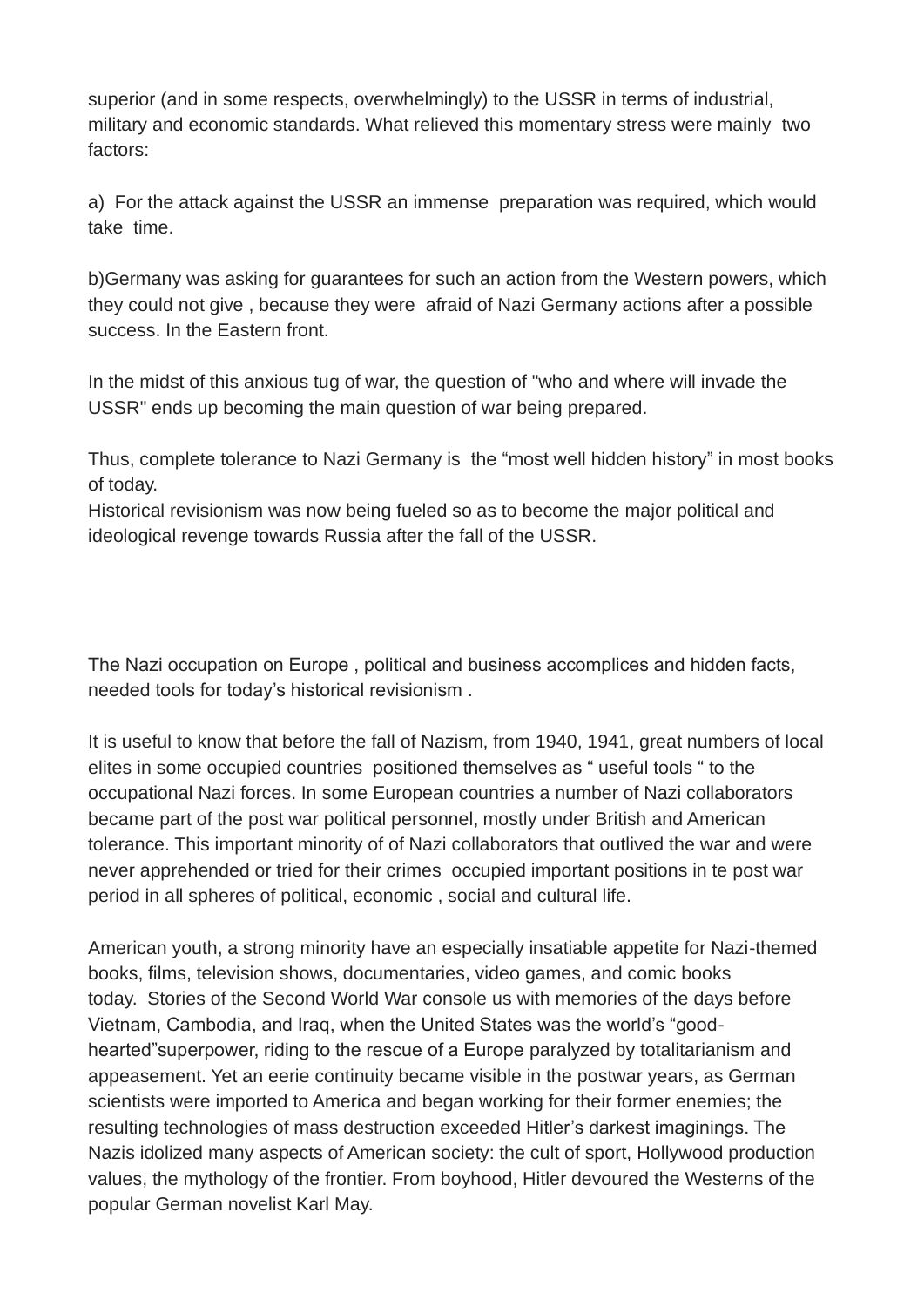In 1928, Hitler remarked, approvingly, that white settlers in America had "gunned down the millions of redskins to a few hundred thousand." When he spoke of Lebensraum, the German drive for "living space" in Eastern Europe, he often had America in mind.

The Political parties of the far right, businessmen and industrialists, bankers, a large portion of the military leadership, even a small percentage of simple people who took the opportunity in finding themselves in profiteering and black market activities during the occupation of their lands by the Wehrmacht .

The installation of puppet regimes across conquered lands and countries all across Europe was a necessary task for Nazism.

Also the Nazi regime in order to facilitate in the running of an occupied country had to recreate the marionette type of governments that would facilitate their occupational " activities" .

The Vichy fascist regime in southwestern France, puppet governments in Central and Northern Europe, Scandinavia , Southern Europe and the Balkans were a reality . The term "Quisling"is a still a disgusting political term in the ongoing political debate today.

Control of an occupied country, in every aspect of every day life needed the political personnel, the needed bureaucracy, the continuation at the very minimal of a puppet state in complete submission to the Nazi "masters" was channeled in a way where all the economic resources, in human Soave labour was was channeled to the Nazi economic war machine .

Plundering the national economies of occupied countries in every aspect so as to give the Nazi military machine as well as german society all that was needed for the continuation of the war.

The most terrible cost was the loss of human life. Slave labour was taken to Germany for every possible venture , concentration camps, military factories , construction, agrarian economy. Siemens, Bosch, Krupps, , Hugo Boss, Bayer, BMW, AUDI, DAIMLIER-BENZ , were a some of the german companies that thrived before, during and after the war to our days.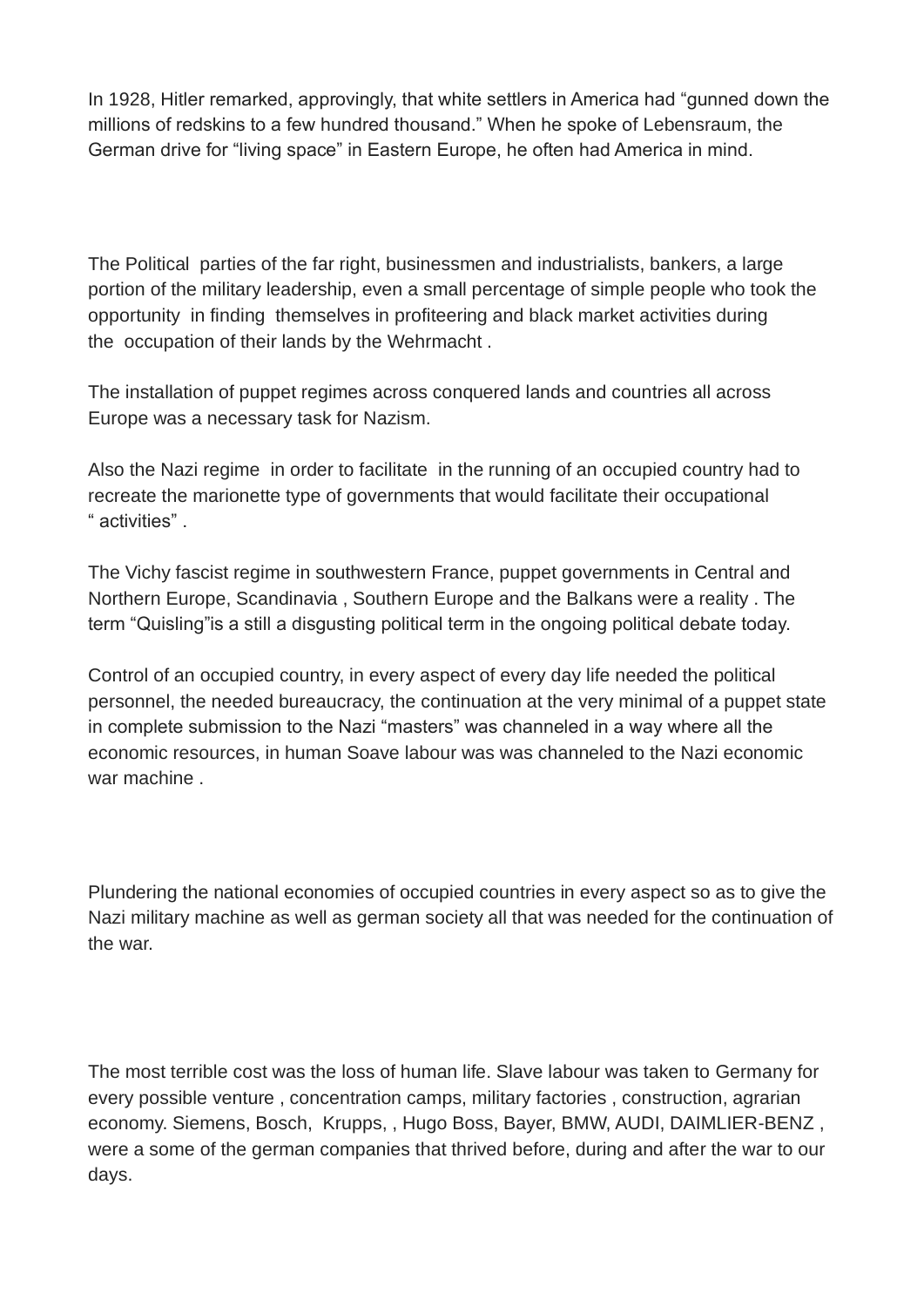The foundation stone of the strong connection of economic and political alliance of Historical revisionism has a continuity till today.

Paradigms of German companies that were closely associated with the Nazi regime before and during the war:

## 1. Bertelsmann

Bertelsmann was founded originally as as publishing house founded in 1835. The company, was a close ally of Hitler, as it actively supported Nazi propaganda by publishing books with anti-Semitic symbols and propaganda books aimed at the youth. Heinrich Mohn, the president of the company, made significant donations to Hitler's special SS forces, as he was an elite member of the SS, a fact that showed his close relationship with nazi ideologies. In fact, a study of the company's relationship with Nazism found that its factories in Lithuania and Latvia were used to employ workers of Jewish descent. These workers had a life span no more than 6 months. Slave labour proved to be 350% more efficient regarding production than the previous model. Nazism was finally putting in practice the "arian superiority model" where the the subjugated people where to be in a complete darwinist society. The almost almost zero costs of labour was being put into practice where the industrial elite of Nazi germany was living it'd best "days". Minimal food rations were scientifically designed to give a limited life span of worker slaves , since constant substitution of worker slaves was in constant flow from other conquered nations . Concentration camps where the holocaust was taking place. Industrial factories of the war machine where slaves

Where being used as cheap replaceable part of the machinery . The industrial elite was in complete ideological embrace with the Nazi pyramid. This fact in the west was and is completely underplayed, a necessary part of the historical revisionist policy . Today Bertelsmann is a large conglomerate involved in media, television and radio. Its principal divisions involve RTL group, Penguins random house books and novels, Arvato, BMG, Bertelsmann education group, and Bertelsmann investments. In its company profile today no mention is given to its Nazi ties and its complicity with Nazism. Another example of the revisionism from the " other side of the coin".

# 2. IG Farben - Bayer

IG Farben, which eas made up of smaller pharmaceutical companies such as Agfa and Bayer, was the largest manufacturer of not only drugs but also chemicals. From 1933 to 1944, IG Farben was the largest beneficiary to the Nazi government, donating 81 million Deutsche marks to the regime. The company even equipped the Nazis with fuel . The company reportedly built a branch near Auschwitz to use slave labor, with an estimated 370,000 workers killed during their work at the plan duration g the length of the war. Today the company flourishes a multinational enterprise across all five continents .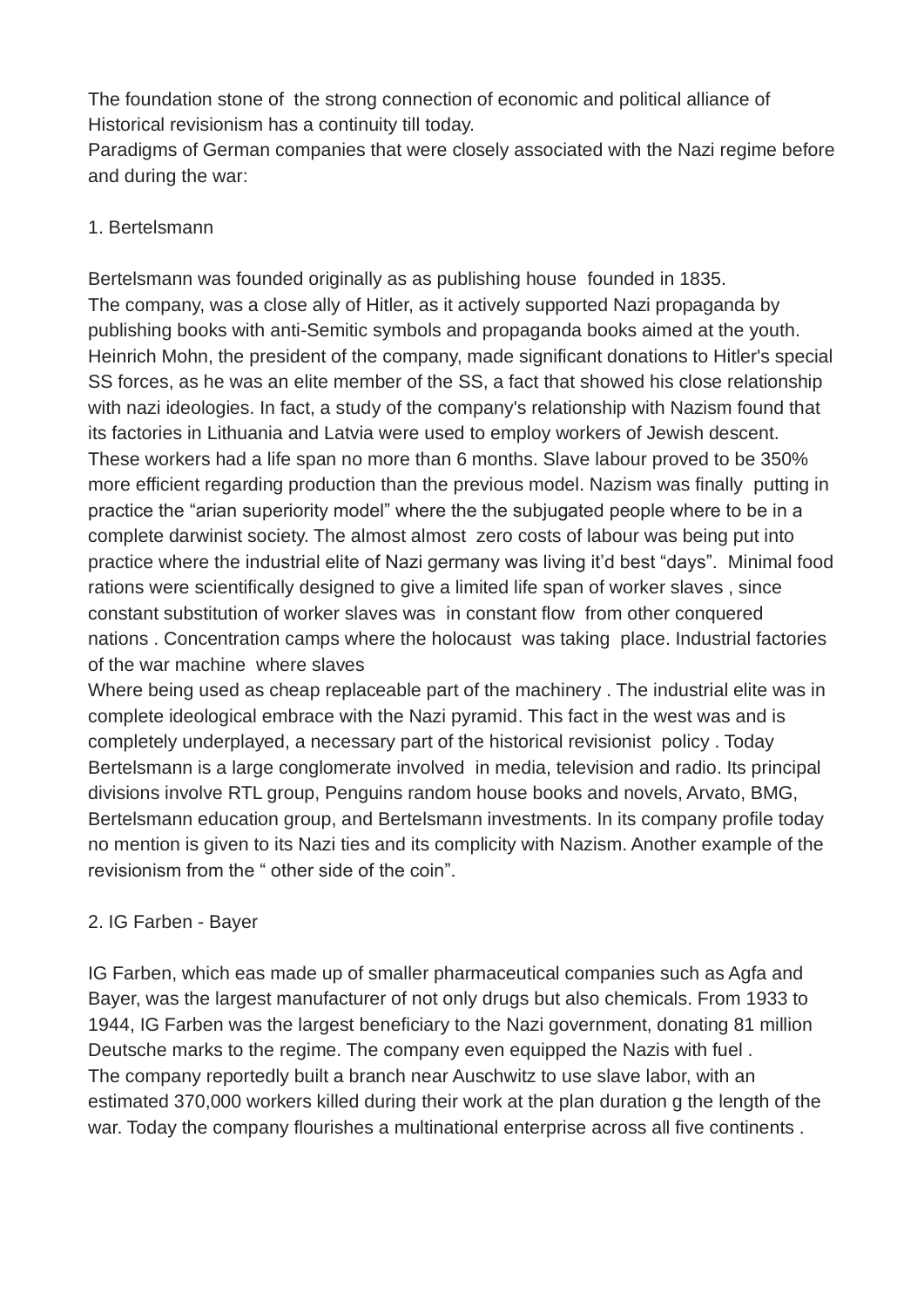#### 3. Siemens

Siemens was one of the most well-known companies to use prisoners of war and slave labour in its factories. In fact, the company reportedly used the name Zykon in 2001 in a campaign to promote its products, which caused a storm of civil reactions, preventing the realization of the original idea. That's because Zykon was the deadliest death has used in gas chambers, killing millions of Jews. Siemens need no introduction in its business activities around the world, being one be of the largest and most profitable in its field around the world.

#### 4.Deutsche Bank

At the top of the list of companies benefited by concentration camp inmates was Deutsche Bank. The bank acquired and misappropriated 4,446 kilograms of gold collected by the central bank of the Hitler regime, Reichsbank. From the huge amount of gold, it is estimated that 744 kilos were collected by the capture of prisoners, many of them Jews in the concentration camps, by the SS officer , also an economist, Bruno Melmer. It is also reported that the bank granted Adolf Hitler a loan, which was allegedly used to build Auschwitz. In 1998 the bank accepted the moral responsibility for the business transactions of the Nazi period. Although many cases in international and national courts are still pending.

Some of the few examples mentioned above ( more than 200 companies which still survive till today , participated directly or indirectly in supporting the Nazi regime. This was not a philanthropic gesture from their part since the enrichment and the profits made on the blood of innocent victims was immense.

Some of the owners, c.e.o leaders, creditors, businessmen involved in Nazi supporting activities were apprehended and sentenced to jail terms, after the war. Many were not apprehended relying on the excuse that they were just taking orders, denying any knowledge of the immense loss of loss of lives. Today's image of these multinational corporations have radically changed, their post modern business appearance has intelligently erased their " Nazi connections". This is also another type of historical revision of the economic history regarding the post war period.

A few of these companies have taken their responsibility in their criminal actions , "lightly" reimbursing a few countries and even a small portion of individuals ( victims of the war and families) because of their horrendous activities.

Although in most cases the "laundering" of their historical relationships with the Nazi regime was and still is the main trend . This economic historical revision should not be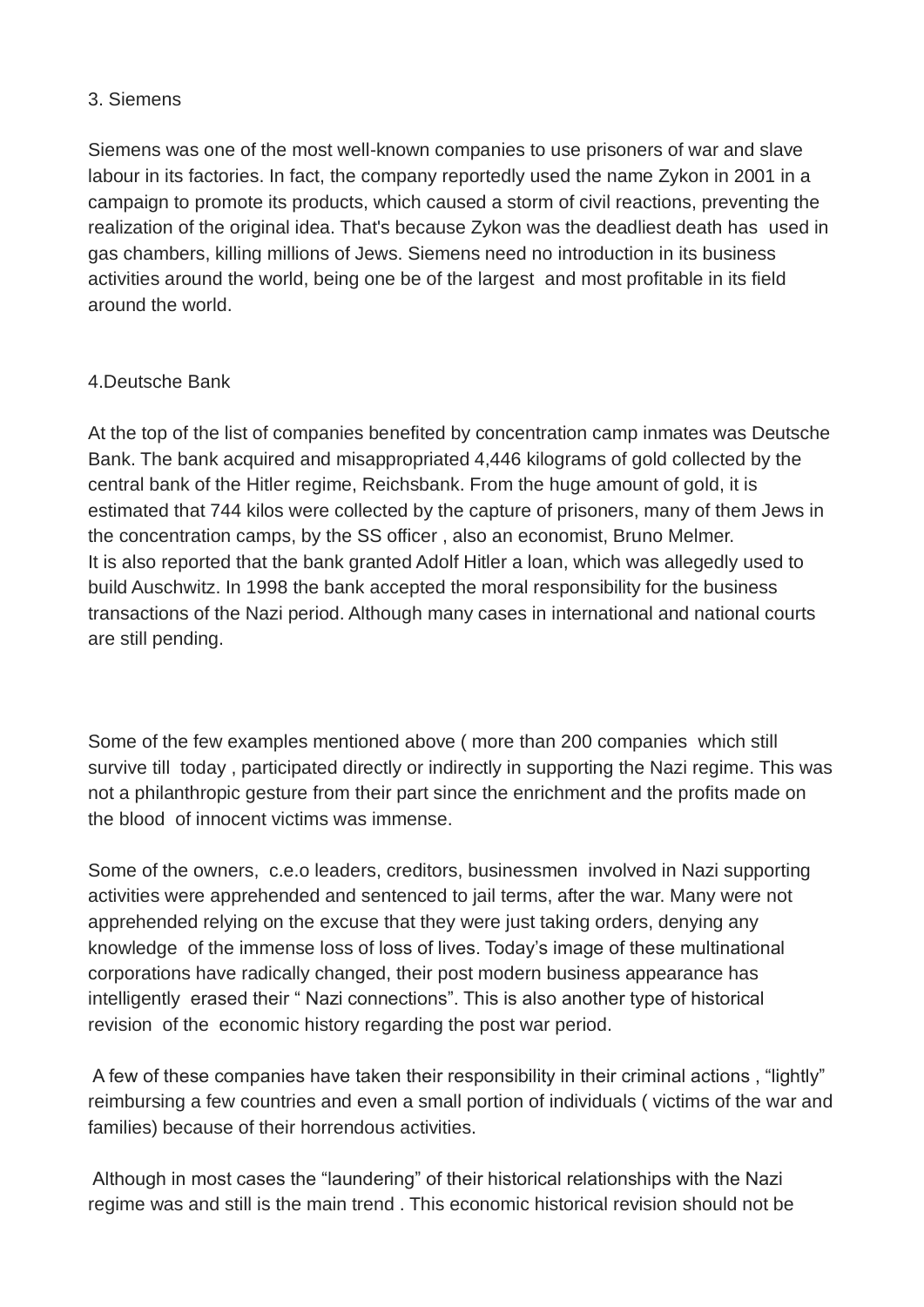disregarded as it is a vital part of today's ongoing revisionism closely related to the political establishment of the European Union and of course many national governments within the EU.

The implication in the horrendous Nazi experiment of a the majority of people within Nazi Germany as well as small percentage of people involved in in the occupied countries were few hundred to thousands expanding the Nazi experiment at its maximum . The so called theory "Hitler the madman" , as being the sole responsible of one of humanity's greatest crimes is not credible and completely childish as an argument.

Of course the complexity of a total dehumanized deranged Hitler s mind which is f course part of the truth, doesn't limit itself to Hitler but is part of a total ideological pyramid based on a social and political environment completely tolerated by the economic elite of Germany as well as the political establishment of the majority of western nations.

In the pre war period , the conformity, the political behavior of the British government, the U.S. government , the French government, even the Polish government was not only confined in the policy of appeasing towards Hitler by giving in to his invasion of Austria, or Checoslovaquia, but in trying to drive him into initiating the war on the USSR. The Soviet leadership also tried to exploit diplomatically and buy necessary time in delaying Hitlers plan towards the USSR by agreeing Tom the Molotov - Ribbentrop treaty. This treaty is overplayed historically in such a way as to devise, portray and distort the western tolerance and encouragement by the west towards Hitler in his preparation of war.

The historical highlight of the western periodic and short lived compromise with the Nazi regime was the Munich agreement reached by prime Minister Chamberlain of Great Britain and Hitler. This treaty of immense political proportions is erased from the historical equation of Hitler and the British established at the time.

Historical revisionism, as continuous post war strategy, with many priorities and steps, involved the systematic use of culture, cinema , public education, music and the arts, in order to achieve its goal first and most importantly, to obliterate from the history books the role of the west in the pre war period. To erase from humanity the real and incredible heroic feat of the Red Army and the USSR at the time. This is the real equation.

Also to methodically and scientifically undermine and destroy the incomparable contribution to the victory over fascism by the USSR . After this priority, the next step is to highlight the Molotov- Ribbentrop treaty as the sole and only " equation" necessary to portray Hitler and Stalin as "equals" in both " totalitarian political systems". Nothing is further away from political reality, history, philosophy as sciences and simple human rationale . Recently high profile Polish political figures, along with German and other European politicians distort this so called Nazi- Soviet pact as the one and only true "fact".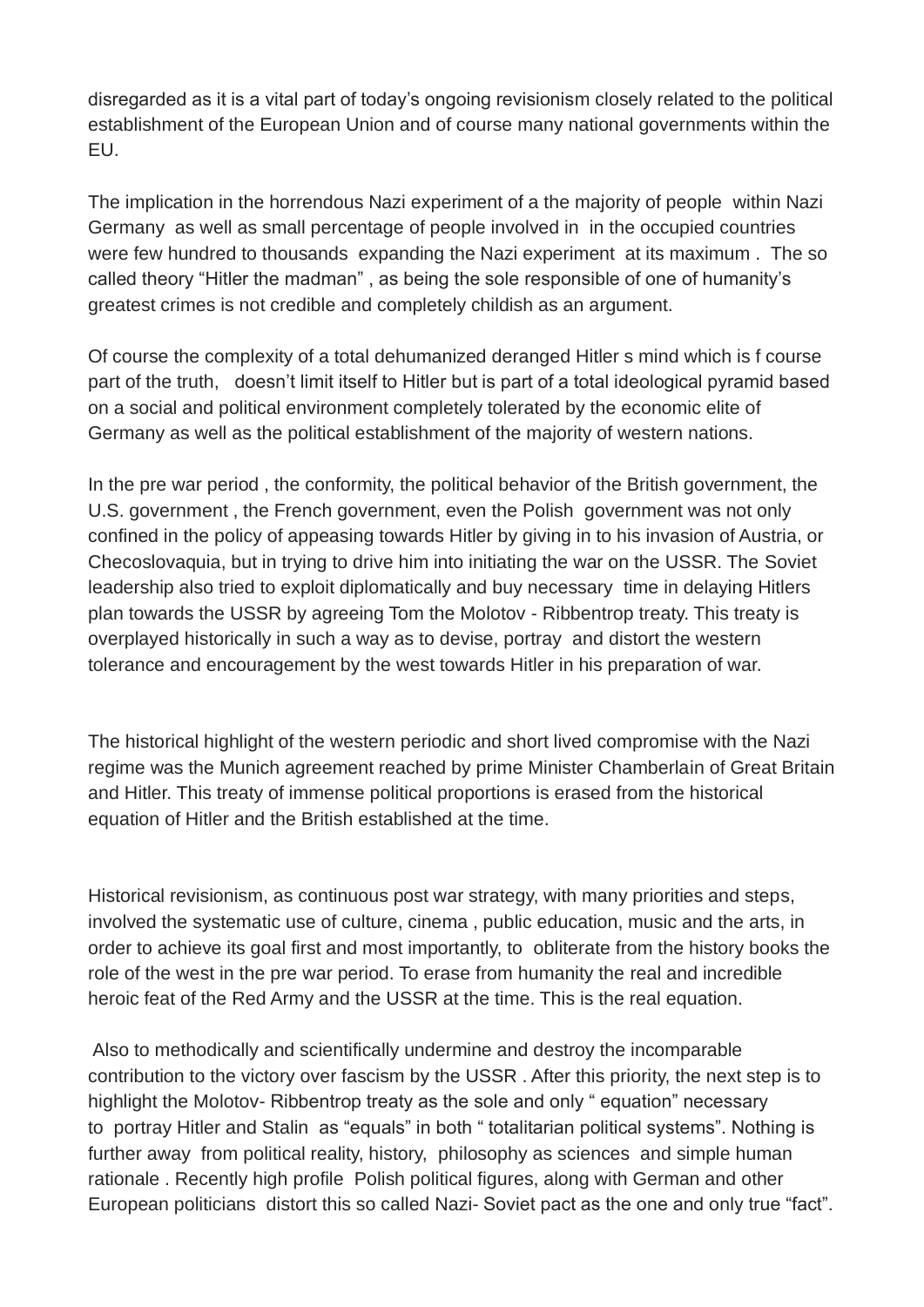This dangerous historical equation is a preemptive political attack not only against the Russian federation today and the historical memory of the USSR, but against the historical memories of all peoples.

In this new Cold War ( phase ll), Russiaphobia is the common denominator in a non stop propaganda, as a competition or as part of a general war, where economy , energy, the on going race of national currencies upheavals as part of import and export competition. Geopolitical friction and peripheral wars, as a part of a race of growing influence on regions and countries by today's superpowers. Food production, self reliance, climate change, artificial intelligence and new technologies and its repercussions are also part of this new world battle within a capitalist environment.

The serious marginalization of the UN , specially on the question of its unreliable results on peripheral wars and the new nuclear race. All this in a context completely different in a new globalized capitalist system from the ideological confrontation between the USA and the USSR. Anticommunism although it contained a different goal in overcoming the socialist ideals in the Cold War ( phase I) .

The antagonism in the first phase of the cold war had as a main factor the ideological confrontation . In phase II , today its a confrontation within capitalist terms and antagonisms.

This factor does not undermine the common historical revisionist strategies regarding the Second World War and the irreplaceable part that laid heavily on the shoulders of the Red Army and the Soviet Union.

The European Union's role in historical revisionism in regard to the World War II

The crescendo of historical revisionism in the EE came about when the European Parliament passed a resolution on September 2019: "The Importance of European Memory for the Future of Europe", was a reminder that memory and history in Europe remain controversial fields, not in terms of the past but specially and foremost for the present and the future. , demonstrating how contradictory the very current common European identity remains.

The resolution itself sought to make official and institutionalized historical revisionism, in a European Union where relatively recent historical interpretation, on verge of smuggling total distorted historical chapters in the prewar period , according to which the declaration of World War II came as a result of the non-aggression pact between Nazi Germany and the USSR!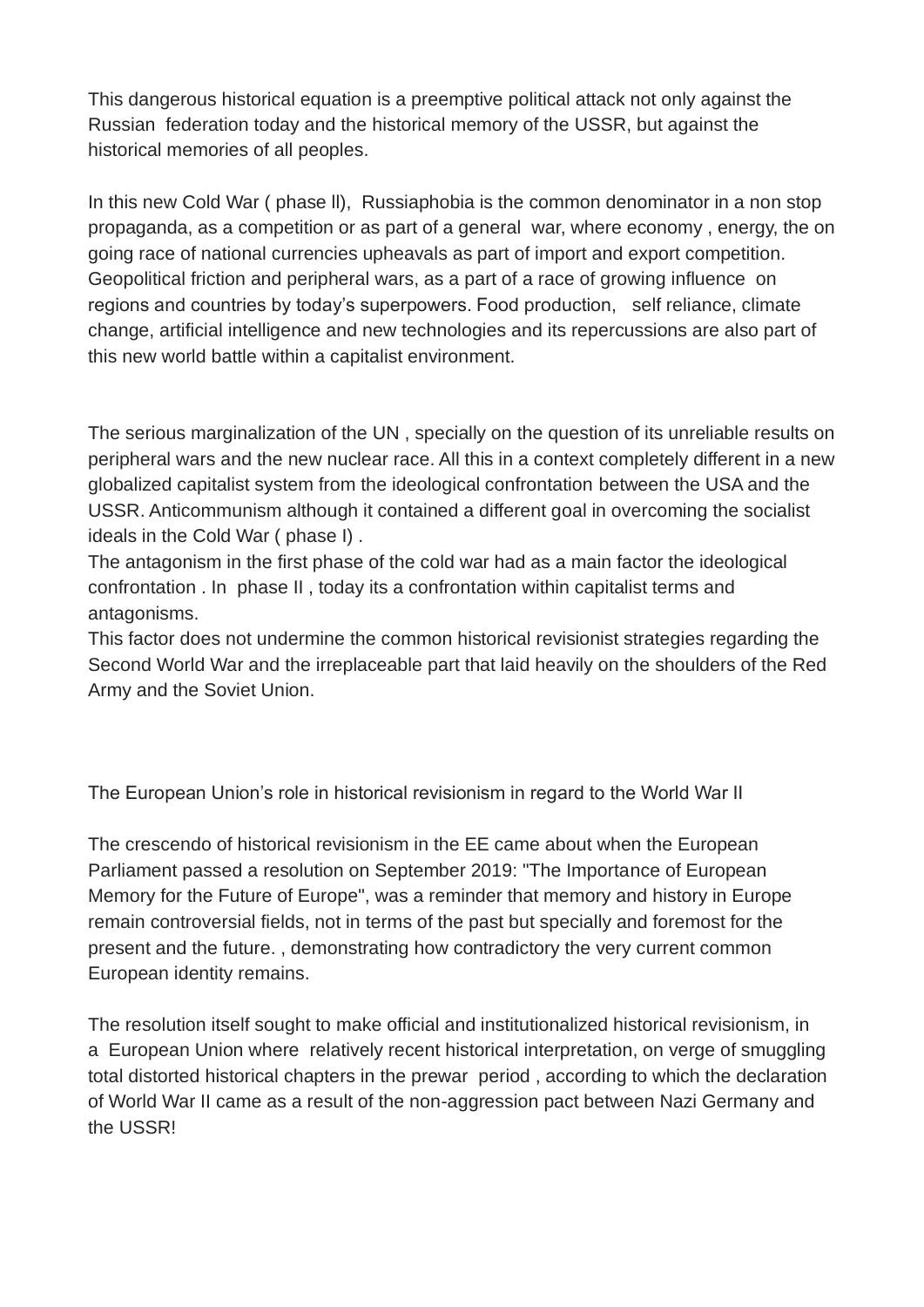Mainly this resolution blinks an eye towards the growing extreme right wing parties in the EU, so as to lightly legalize their agenda . The core of the far-right narrative is historical revisionism.

This position completely ignores the fact that the Nazi program from the beginning contained an aggressive expansionary territorial policy, which was also the reason for Germany's rearmament from early 1930 's, openly breaching the Versailles treaty. All this under the complete tolerance of the victors of World War I .

This recent parliamentary decision of the EU, deleted the fact that Nazism defined "Jewish-Bolshevism" as its main "existential" opponent. The very development of the war itself showed that the Molotov-Ribbentrop Pact was a tactical move towards the USSR, by Nazi Germany and by no means a sign of cooperation with the USSR, in which it declared war in 1941.

# Socialism, Communism

All of this is based on the reproduction of the scheme that tries to create the "ideological unbalance" by the twinning between Nazism and Communism. This hypothesis of total Identification ignores the deep division between a regime that consciously and explicitly defined brutality, genocide, extermination and racism as a political program and practice and an opposite political system that was on a demand for equality and emancipation in a strategy to the end of capitalism and state authoritarianism and violence.

Whether one agrees or disagrees on these ideological issues, concerning socialism and communism and wether it's goal was on the right track or not, it's weaknesses and it's advantages, it still remains completely irrational to bridge the unbridgeable.

Also we cannot ignore the fact that communism as an ideology emerged from the struggles of the labor movement, was one of the heirs of the French Revolution, democratic demand for socialist ownership,of the means of production , equality , solidarity and was linked to the struggles for national liberation, liberation from colonialism, progress and peace.

### Nazism

Nazism has always been an ideology of submission to the hierarchy, subordination, imperialist expansion and ultimately the extermination of entire populations culminating in the Holocaust. It is this organic connection between Nazi ideology and practice that is erased in the easy equation of Nazism and Communism. This item is of fundamental importance.

Even worse, such an approach carries the risk of obscuring the nature of Nazism. A mere classification into the choirs of "totalitarianism" conceals the fact that Nazism also represented the dark side of many oligarchies and bourgeois modernity of its time. The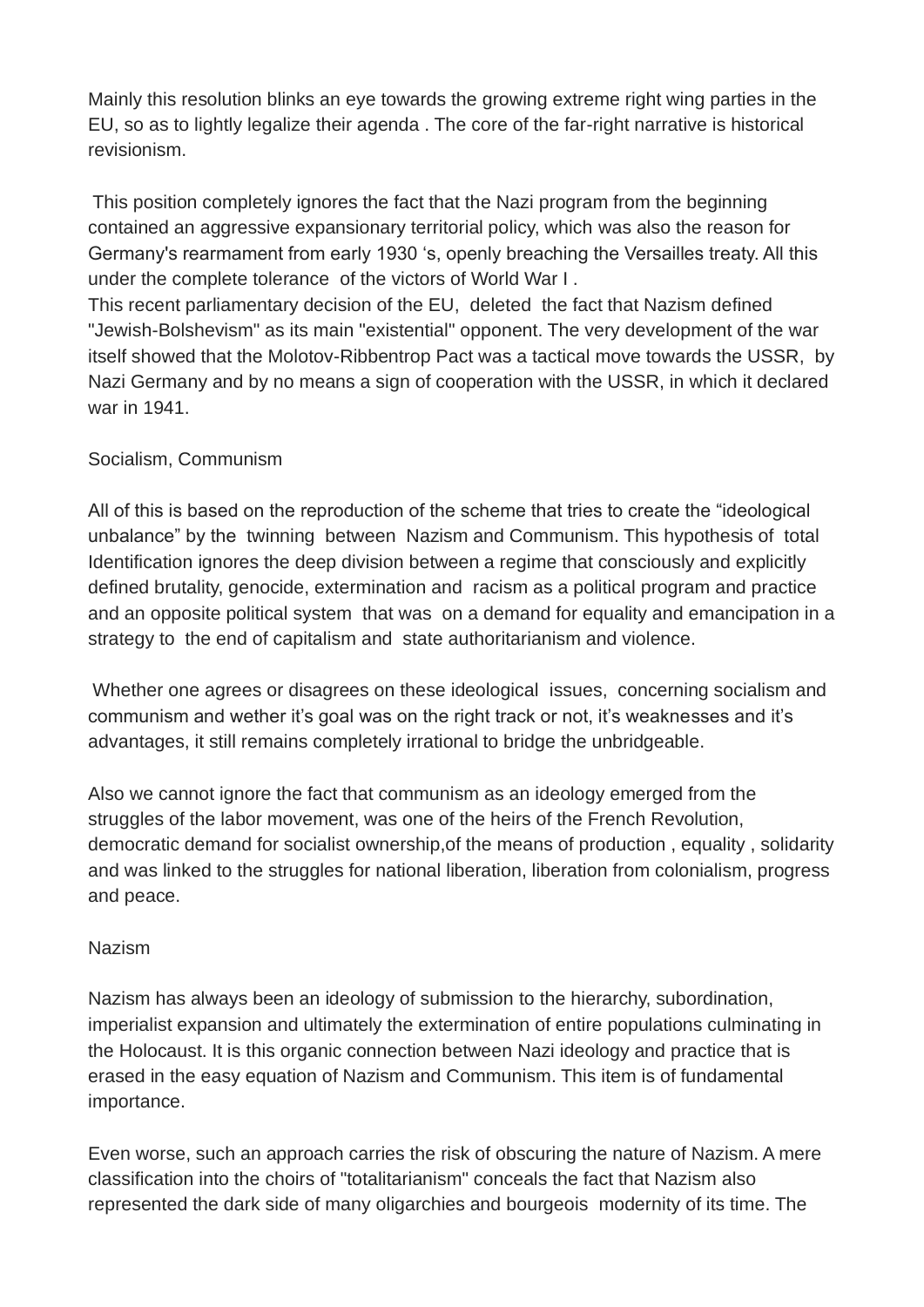absence of questioning of capitalist social relations, which explains the support it received from the German economic oligarchy, (as presented in previous chapters) , the dissolution of workers' organizations, trade unions, persecution of religious leaders not in accord with true Christian dogma. First and foremost, the promotion of extreme nationalism , the very centrality of racism as state ideology were coordinated with policies and laws. All aspects that explain the rise of Nazism to power and shed light on the depth of its brutality.

Such a leveling equation carries the risk of leading to even more dangerous revisions of history. For several years now, historical revisionism has been cultivating the position that the great culprit of the 20th century was communism and that Nazism was essentially an attempt to quell the "communist campaign" that deviated from its course. After all, the sanctification of Nazi anti-communism is the main excuse for those who claim the retroactive justification of those in various countries who have chosen to cooperate with the Nazi occupying forces or even to fight on their side. These vivid examples today on the Baltic countries, Eastern European countries and of course the many far right extremist, neonazi and neofascist parties which are emerging in the EU today .

The fact that in Europe today, neo-liberalism is a man factor of the economic architecture of the EU, was to emerge and rise as a fundamental "common European identity" that ritually invokes democracy, but at the same time undermines it daily by declaring markets and fiscal rules to be the highest criterion, while not hesitating to produce historical mythology another sign of the deep crisis of the "European edifice". The peak of the EU failure is social cohesion and solidarity on European values is the total failure to confront pandemic that hit humanity in our planet , codvid-19. The moto " everyone for himself was and is the European common response to the pandemic. The European South was left by itself to deal with an unknown enemy that new no borders and didn't discriminate between rich and poor nor between ages or races. In contrast the EU led by German and northern hegemonic political culture reacted in the most exemplary neoliberal and neo Darwinist policy.

History cannot be rewritten

Although the historical interpretation is a palimpsest, history cannot be not rewritten. Without Stalingrad, the Leningrad Resistance, the Battle of Kursk, the Battle of Berlin, the course of the war would not have been the same, demonstrating the USSR's incomparable contribution to the defeat of Nazism by paying the heaviest heavy blood tax. The same goes for the leading role played by the communist and left wing parties and organizations in organizing the great resistance movements throughout occupied Europe. In the Balkans, in Italy, France and other countries without this anti Nazi armed and political resistance Nazi Germany could have held for a longer time the continuation of the war. More bloodshed, more destruction, more tears and suffering.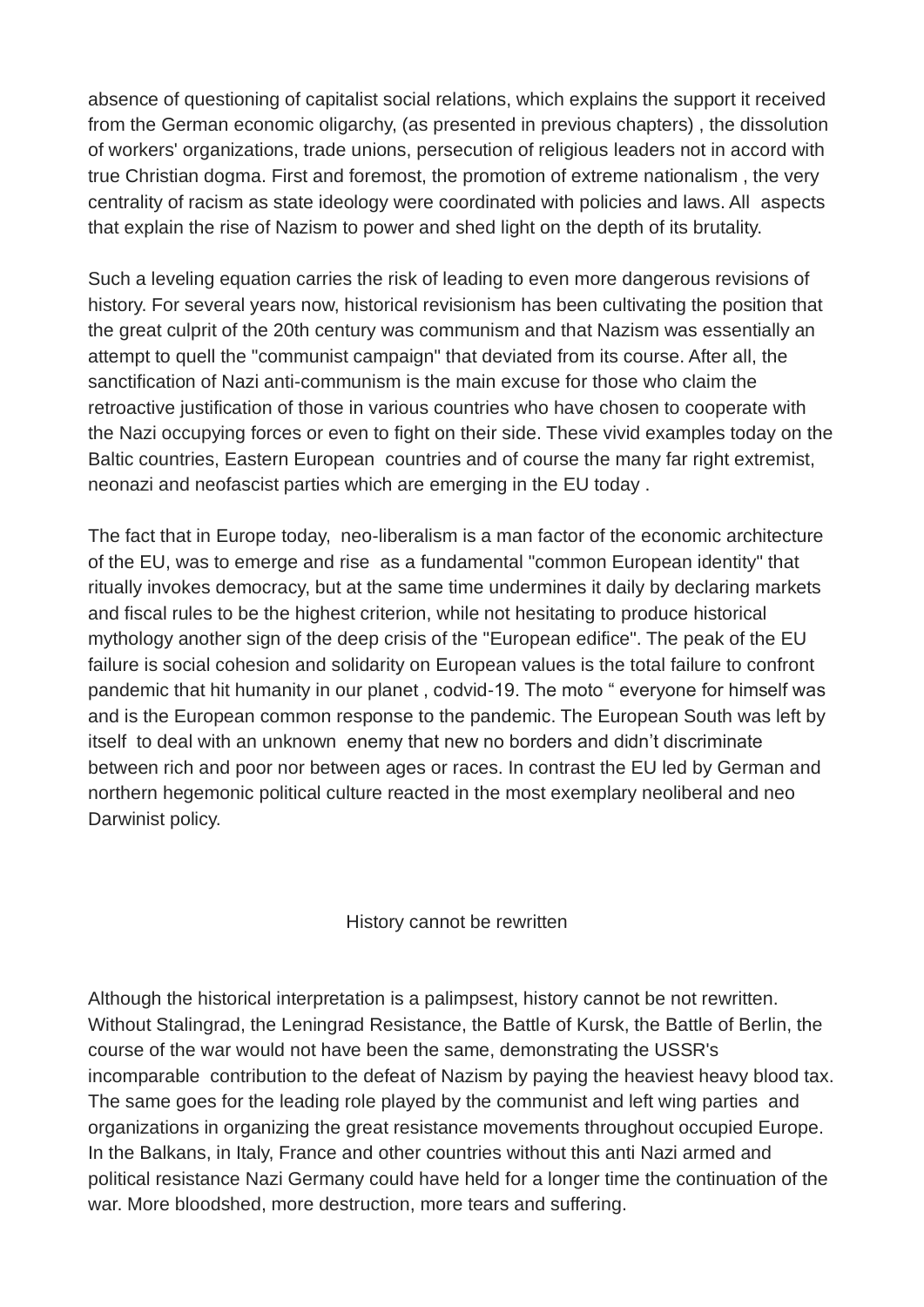## Trends of revisionism on Europe. It's decreasing influence in economic and political influence within the international context.

In a multipolar world where we are witnessing the fall of the US empire. It's still an open debate how this question will develop. How the various and complex global panorama and the new contradictions will develop.

Revisionism in the EU is fueled by the new Nato world dogma . Let's look at a graphic chart which completely depicts the total military dependence of European countries with NATO, as well as loss of national dependence regarding the question of national defense.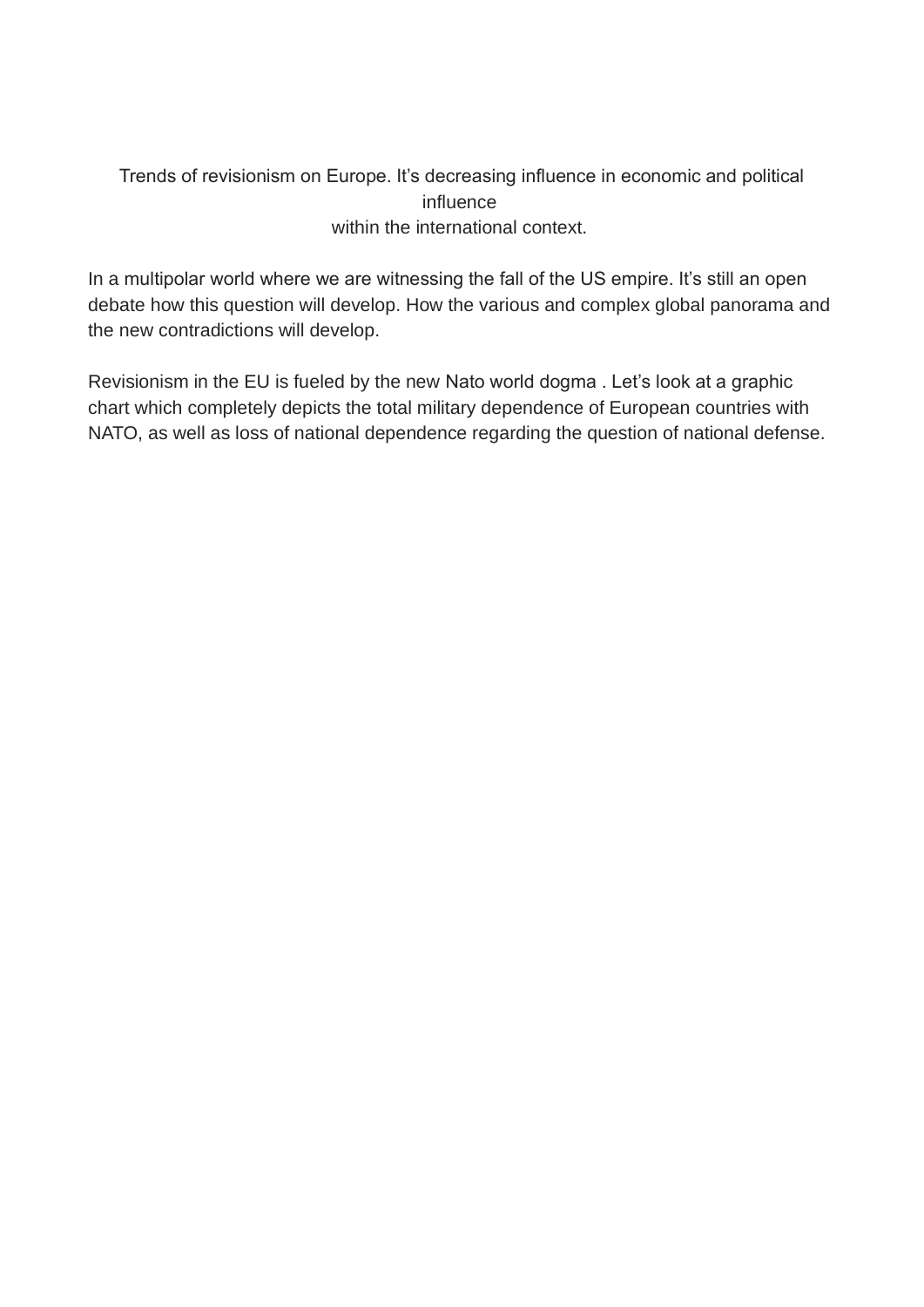

Spending as percentage of GDP:

One of the many interesting conclusions from the above chart shows the obligations of NATO members in their spending from their national budget . The most unacceptable and embarrassing as far as national pride is concerned , is that my country, Greece, comes in second after the US in its national budget percentage of 2,46%, as an economic obligation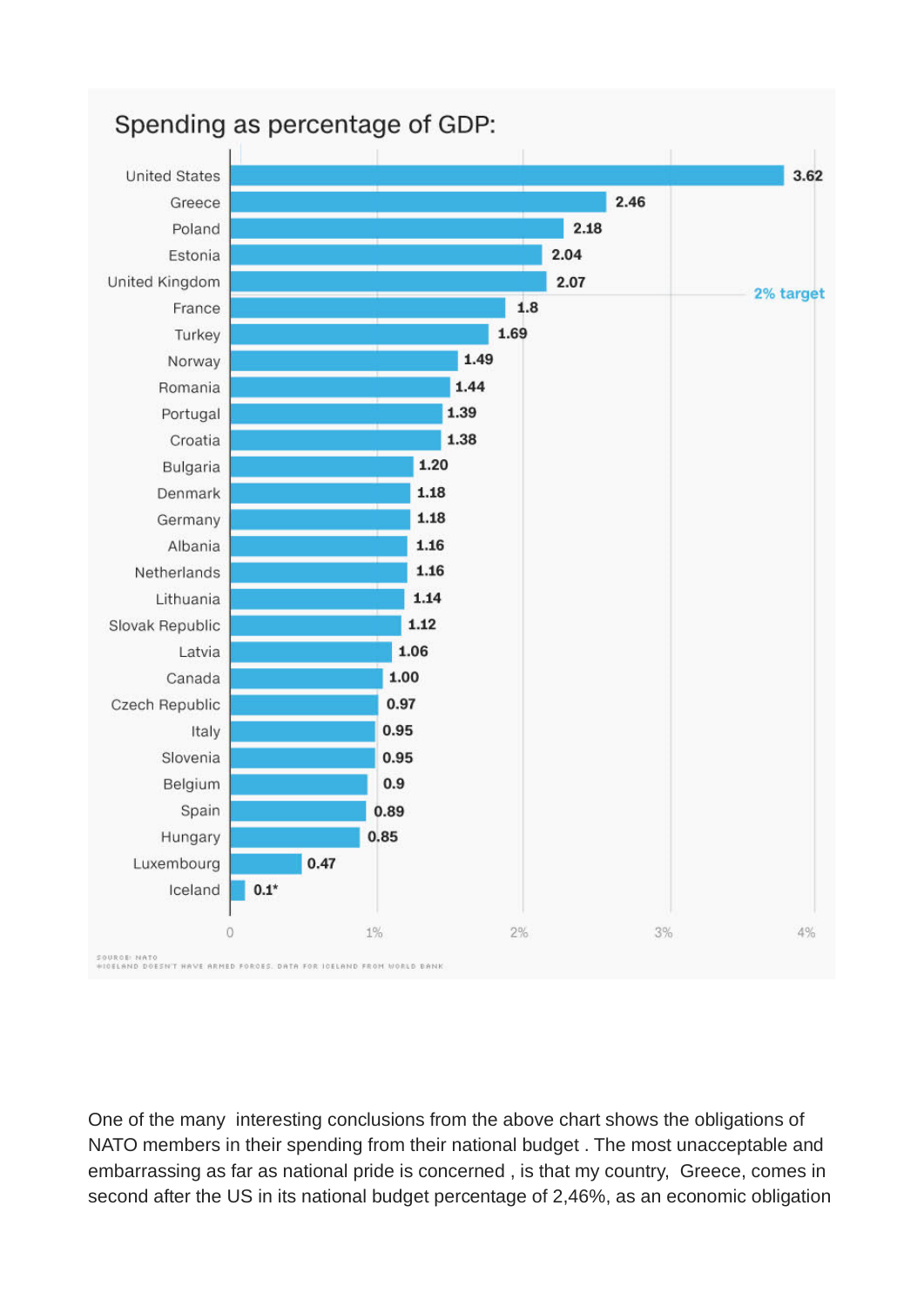as a NATO member. A country like Greece, which has been devastated economically by the EU countries, the IMF and the ECB, known as the "Troika", as the new neocolonialism in Greece has been implemented.

Greece has multiplied its military American bases in northern and central Greece, mainly aimed at Russia, this new geopolitical neo colonial has been intensified during the Obama and Tump administrations.

The paradox is that Greece , as far as peoples hereditary anti Nazi and anti Nazi struggle ,as a a people, they remain as the most anti American , anti imperialist, anti fascist in all of the polls conducted in the last decade within the 28 member states of the EU. Their historical, cultural, religious and anti Nazi resistance ties were and are with Russian people very strong.

This trend does not exist only in Greece . Since the pandemic codvid-19 deepened, the tragedy that hit in the South of Europe , Italy specially, witnessed other countries like Russia, China and Cuba who contributed in helping the codvid-19 stricken countries, in a multilevel unconditional aid as a clear show of peoples solidarity will certainly weakened the Euro Atlanticist grip in Europe . To what extent it remains to be seen in the near future.

This new culture of unconditional solidarity between people of our common home, our planet in times of world despair and the countries that work together in overcoming world tragedies is something to reflect on in many ways from now on.

Is not new, but the intensification of these these examples are a clear strategy against historical revisionism which includes division and walls being built by warmongers and neoliberal followers.

Another important conclusion is that after the 2008 recession and great economic misfortunes hit the European working classes and its middle class , there was a financial burden on NATO expenditures from national budgets while hundreds of thousand of youth in Europe where being driven to unemployment or immigration ( brain drain) . Money for public health, education and social policies was hijacked and driven to the military aggressive NATO expansion plan towards Russia and Eurasia.

European traditional political parties from the social democracy and the Christian Right camp co-governed ( some still today , Germany , Italy , Scandinavia, etc.) conserved the Euro- Atlanticist values as irreplaceable, this going hand in hand with historical revisionism as a NATO and US directive . The European far right exploited this systemic political and economic self suicide of traditional parties and thus the extreme right wing included pseudo anti western rhetoric in order to gain more political space.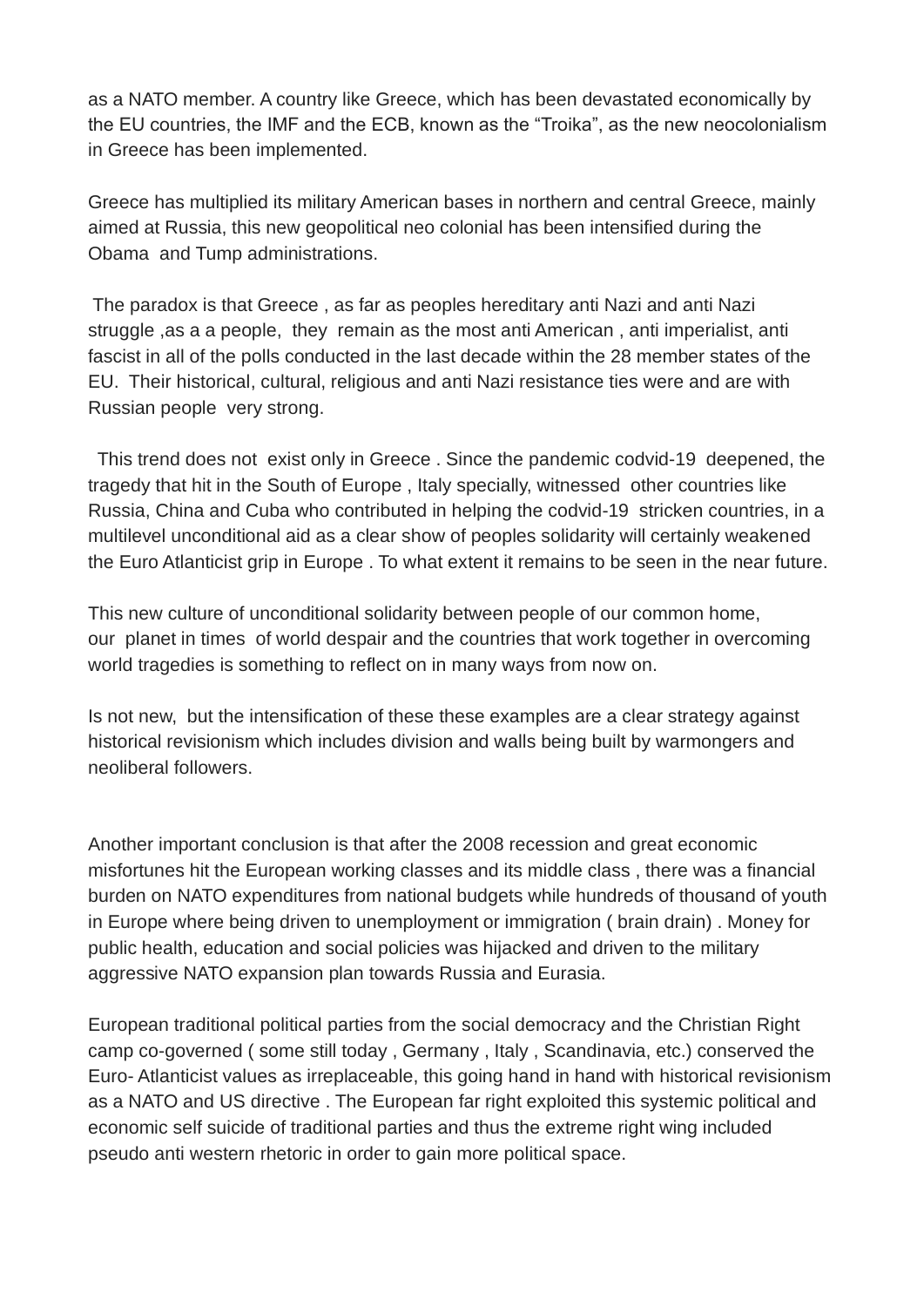Their anti Semitic , pro racist and basically traditional "only white Arian "values as a mutated Nazi hereditary historical path to a post modern neo nazi , neofascist image remains untouched and very much activated in its "programmatic preachings".

There are deep differences between ultra right wing parties in Europe.

The Swedish Democrats have roots in the Swedish pro Nazi movements. The Spanish VOX part is modern version of fascist Franquism. The Polish Confederation party has strong support in the rural areas where extreme catholicism flourishes . Anti Russian feeling is strong well as anti communist conscience among its voters. Wether it's the past anti Soviet memories or modern Russia-phobia this dogma on Poland is mainstream among most political parties and extremely useful to NATO strategies in Poland . The biggest ultra right parties in France ( Lepen) and the German ADF combine anti racist, anti Semitic values , rhetorically invoking European independence but do not question in essence NATO doctrines. Along with the other extreme nationalist parties across the EU have commonalities and differences.

Their common denominators are of course the deep anti Muslim in general racist policies they practice also with complete acceptance of the financial capital dogma then runs throughout the spinal column of the EU architecture.

The political geography within the EU includes a wide number of different tact to and strategies, the main question of European emancipation, a true friendly multilateral friendship with the Russian federation and acknowledging the decisive role the USSR played in the defeat of Nazism is attributed the Die Linke party of Germany ( left wing party) . Along this line fewer left parties carry this line on Portugal, Greece, Czech Republic, etc. Their strength is not influential in the EU at this point , as it should be.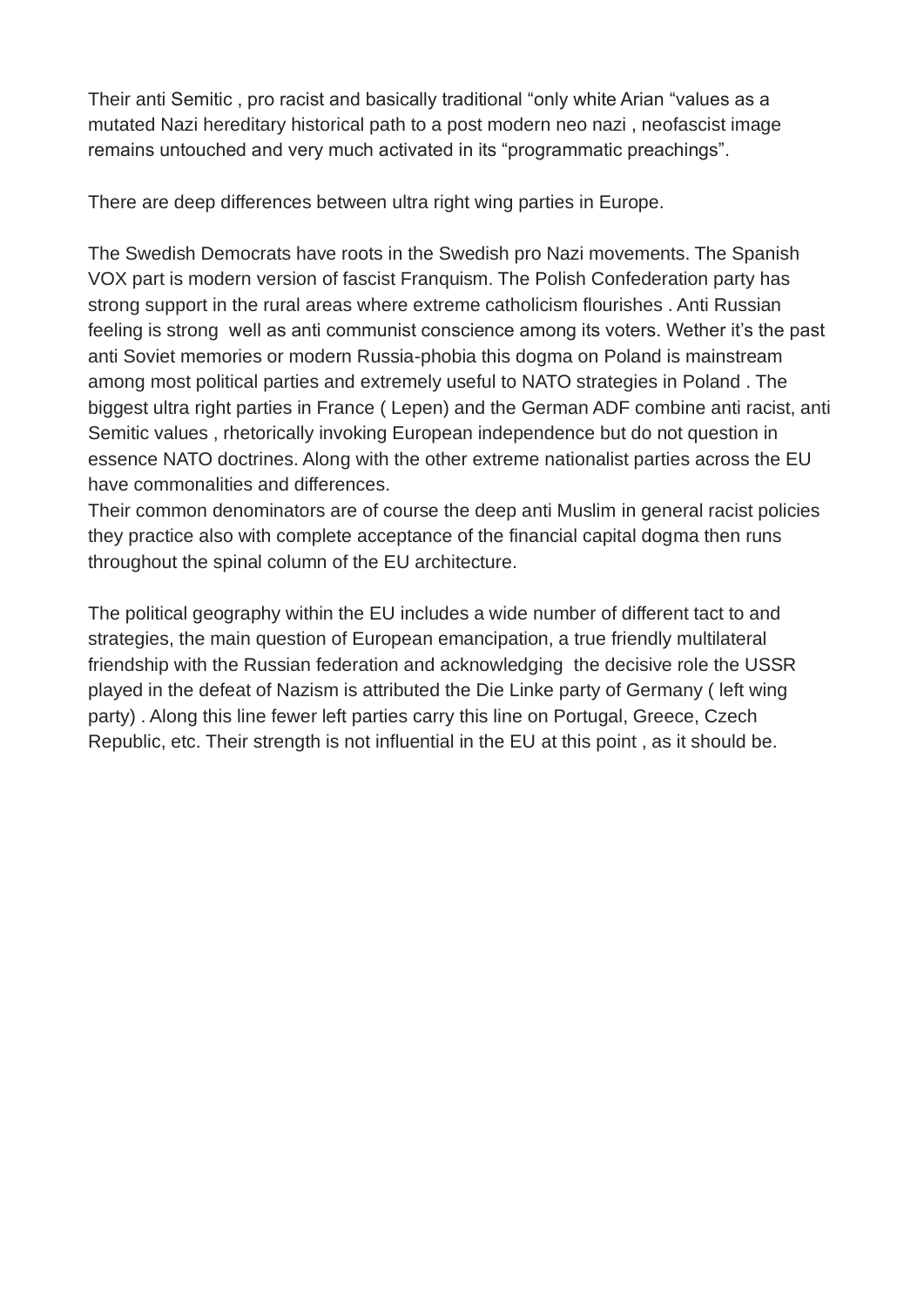

# E Rise of nationalism in Europe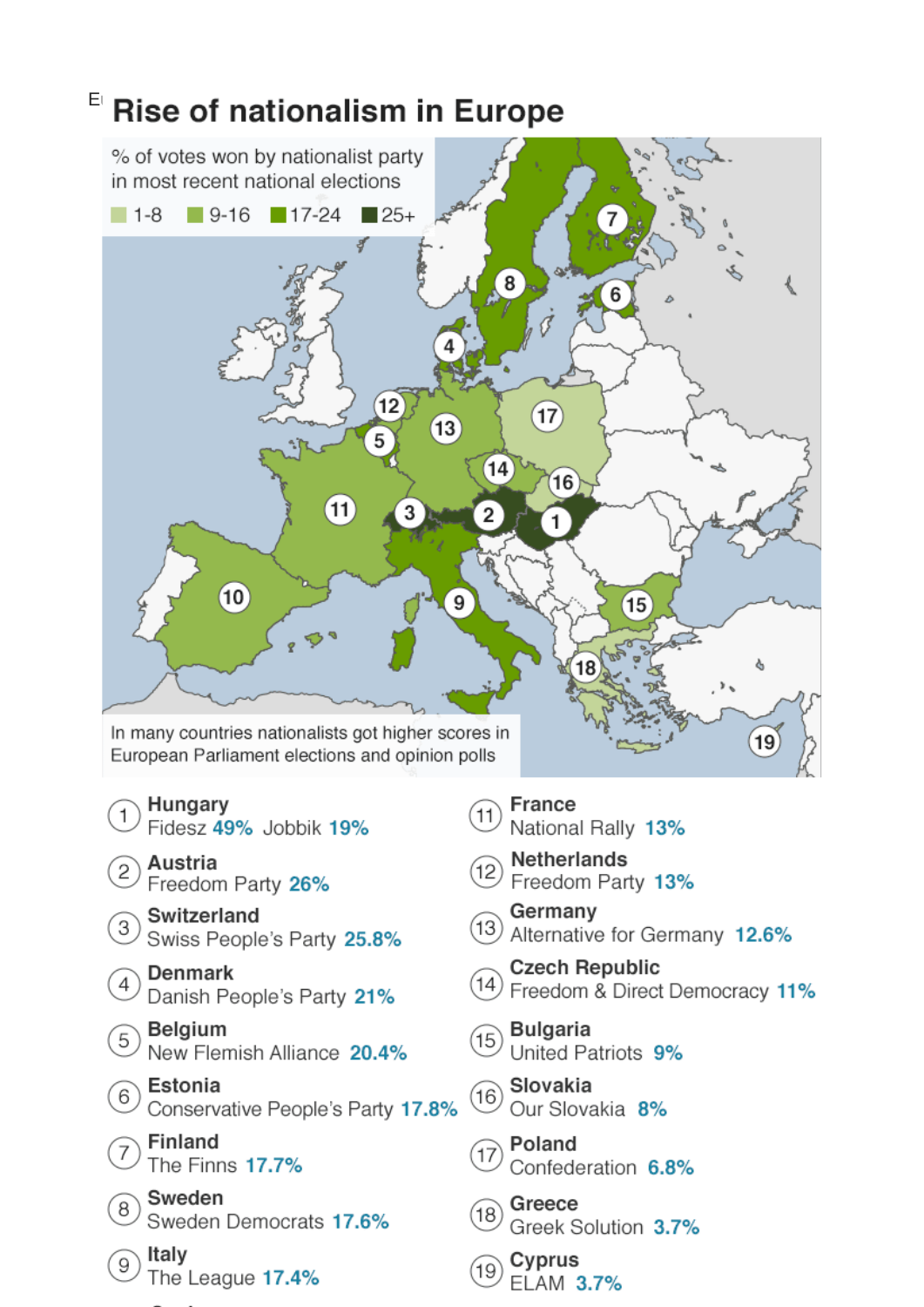plans in Europe, Eurasia which comprise a central strategy : The constant military and technological upgrading of the encirclement of the Russian Federation, by land, sea and space. While at the same building walls of distrust with its neighbors . The Ukrainian example of internal meddling by the west somas to break historical businesses nds between Russia and Ukraine and their people is a vivid example of how the US behaved in Latin America for more than a century ( the Monroe doctrine) . The goal is simple to bring down the Russian Federation to its knees in order to facilitate , and implement a geopolitically , energetically, economic hegemonic influence over Russia. To keep afloat the strategy of the US as to remain as the sole superpower. Knowing Russian history it is invaluable to this day that western plans today have no chances to be victorious.

If Europe does not emancipate itself from the US industrial military complex , from the American far right influenced by Trump's representative in Europe, Steve Bannon , the architect to bring together a new "black international" , then the new 21st century revival into post modern Nazi terms : Arian values bonding from the US, Europe and Eastern Europe, including Russia this political project will resuscitate 21st Neonazism as a pseudo democratic trend as the new reservoir of the crumbling neoliberal capitalized global system.

The rehabilitation of Nazism in Europe in the 21st century and elsewhere should not be discarded a marginalized plan. The step back of the intelligentsia , the roll back of intellectuals, thinking, the downgrading of culture and the arts are clear signs that this trend is happening now.

The great contradiction of a Europe Union that demagogically preaches, practices and passes secondary laws against anti racism, anti semitism, and at the same time historically, erased from its history books the true meaning of the second world war and at the same time pardons its totalitarian Nazi and fascist historical phases are hypocritical and a "double standards " issue, explicitly destabilizing its domestic policies and at the same time undermining its foreign policy, all over the world. Its participartion in the destruction of the Lybian state, its policies in Latin America toeards Cuba, Venezouela, its treatment of western african nations who continued to seen and expolites as neo colonials lands among may other exampes are not in any way not connexted with its central dogma as a "junior partner" of the US.

The EU bureaucratic model of governance is Brussels has shown great democratic deficits. Financial capital values is at the top of the agenda of the EU 's domestic and foreign policy structure.

It is vague to assume today where this multipolar world is leading. The EU role as a center of peace and dialogue between east and west would be presumably the best alternative . In a world of tensions and rivalry in many fields, military, hi tech, economic, energetic and so on.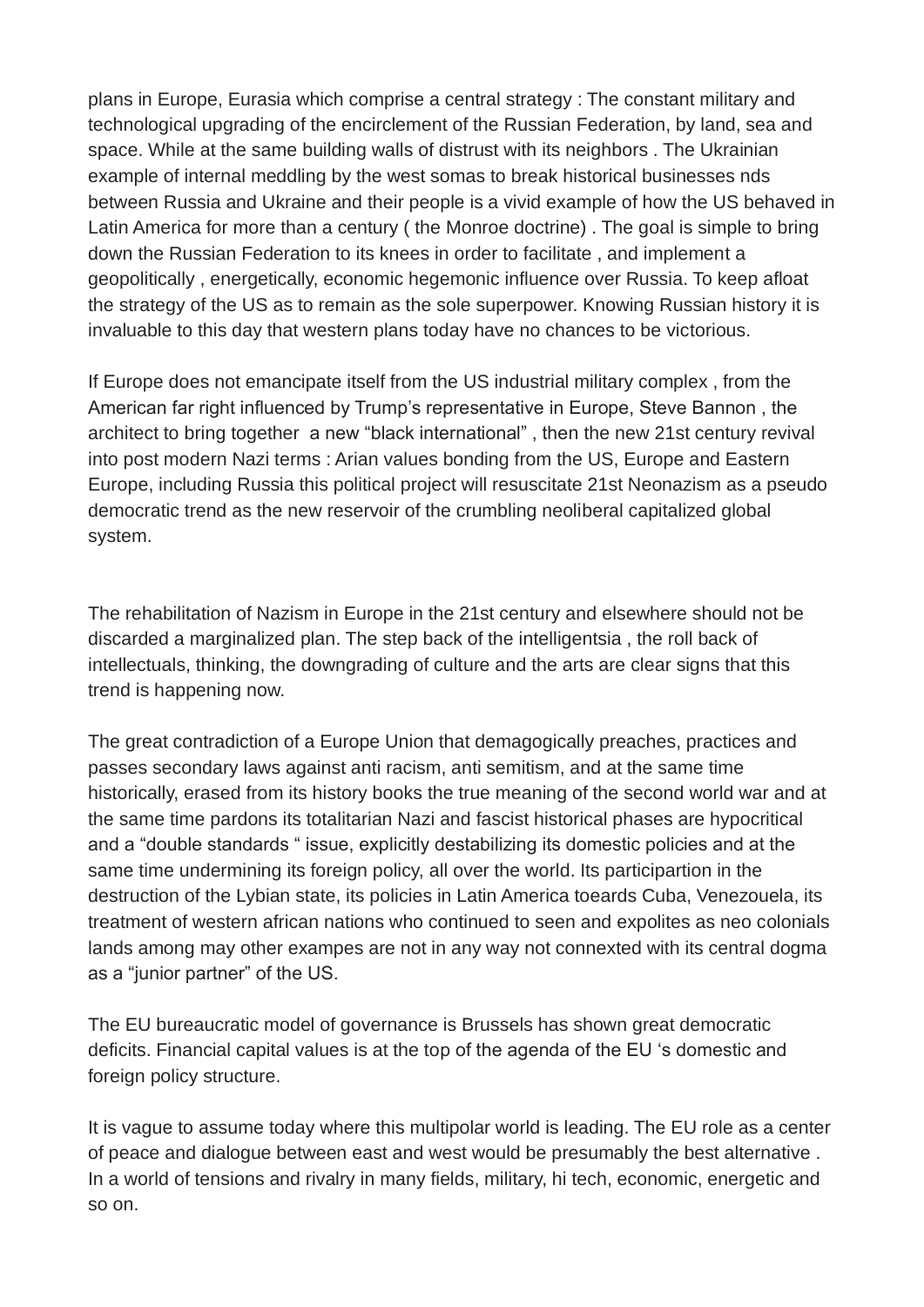Eastern Europe as it being named "The new Europe", the former Comecon eastern socialist countries have become the centre of modern Russia-phobia , combined with old style anti communism. The revival of the Nazi festivities where the old collaborators with the Wehrmacht, specially in the Baltic countries is a dangerous novelty which the highest bodies of the EU have failed to condemn .

On March 16, 2017, the majority of the Latvian Parliament (Seim) (with 60 against and 20 in favor) rejected the plan to condemn the revival of Nazism, proposed by the forces of the 3 opposition parties, the Socialist Party of Latvia, the Russian-speaking party "ZAPTSEL" and the "Center of Unity." With their proposal, the deputies of these 3 Parliamentary Groups essentially called on the Parliament of the country to separate its position from the events of honor to the men of the Latvian legions of "SS", which take place every year, after the overthrow of socialism.

During the discussion of the proposal, the representatives of both the center and right forces refused to support the plan, the exact title of which is as follows: "Declaration on the unacceptable justification of Nazi crimes, the heroization of those who fought on Hitler's side and the renaissance efforts of Nazism. "

In fact, MP G. Dobelis, who is also a member of the Parliamentary Assembly of the Council of Europe, took the floor and said that "today, March 16, all honest patriots honor the legions of the SS", then passing to the anti-communist rhetoric " counterattacked, accusing lawmakers of plotting to declare themselves "red fascists" and want to tarnish the history of Latvia because they want to hide "the crimes of communism." For their part, the representatives of the parties that submitted the draft declaration complained that Latvia and Estonia are the only countries in the world where those who fought side by side with Nazi Germany are officially honored. And today some of them are even receiving pensions as local heroes .

It should be noted that under the international outcry of anti-fascist organizations, for the first time the President of Latvia, Vaira Vike-Freiberg, asked that this day not be officially celebrated and in fact the municipal authorities of the city of Riga banned both the Nazi parade and and the protests.

Again and again to the comfort of Nato, the EU highest bodies kept silent, tolerating the rebirth of Nazi ideals , in the Baltic countries as once the British elite did in 1936-1938 when they saw into Hitler their problems being solved towards the USSR.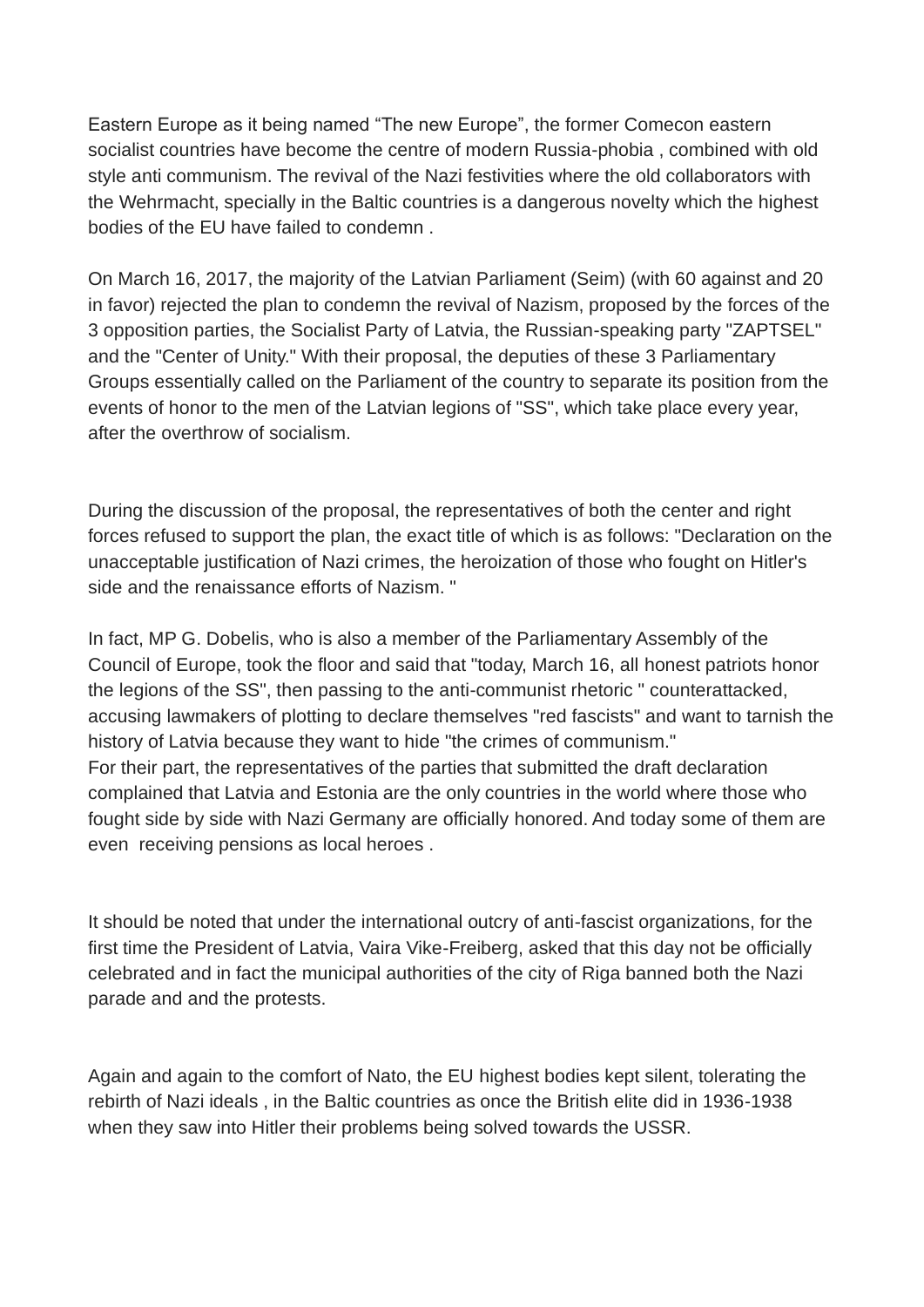The EU IS at decisive crossroads : A NATO junior partner where it hosts the danger of a new battleground on European soil or a continent of peace, progress and collaboration stretching from Lisbon to their neighbors to east Russia and Eurasia.

It is obvious: If the EU today with its current policies, represents any sense a European entity , then this is certainly not the Europe of the Enlightenment, the Renaissance and the social revolutions that led to progress of human thinking . It is the Europe of the Holy Alliance, colonialism and fascism. The only real and flawless obstacle to the second choice is its people , who suffered two devastating wars in the 20th century. It's European scholars and politicians, peoples of good will who can see the repetition of history as a new tragedy to befall on all Europeans. It's the European youth that can dream again of a better future with full social rights free education and access to decent jobs. Lastly and most importantly a Europe that cherishes the 75th anniversary of the defeat of Nazism, as a date that reserves its historical memory along with the greatest feats of mankind.

Let us not forget that Russia is a Eurasian country, meaning that it cannot be separated from the rest of Europe, because of the cultural, historical and needless to say geographical facts.

The Euro- Atlantic project could never achieve erasing and revising the historical period of the heroic resistance of the European people during the ocupation pf their countries by the nazis and the facists.

Among the most notable armed resistance movements were the Polish resistance , the partisan army of Yugoslavia , the Famous and massive Soviet partisans in the lands that were occupied in the USSR , the Italian partisans, the French resistance, the Norwegian resistance , the Danish resistance , the Greek partisan army , the Czech resistance , the Dutch resistance , last but not least as the heavily persecuted political underground resistance in Germany itself (there were 16 main resistance groups and at least 27 failed attempts to assassinate Hitler with many more planned): in short, all across Nazi occupied Europe . Why does the EU September 2019 resolution and equation of twinning Nazism and communism as "totalitarian systems" , in sense pardoning the Nazi historical genocide against people and culture? Why does the EU does not celebrate the heroic European resistance movements ? Is it because that these movements were originally created and nurtured with communist, socialist, democratic and progressive ideals in general, struggling hand in hand and heart to heart with the USSR at that time in order to finish with the Nazi beast.